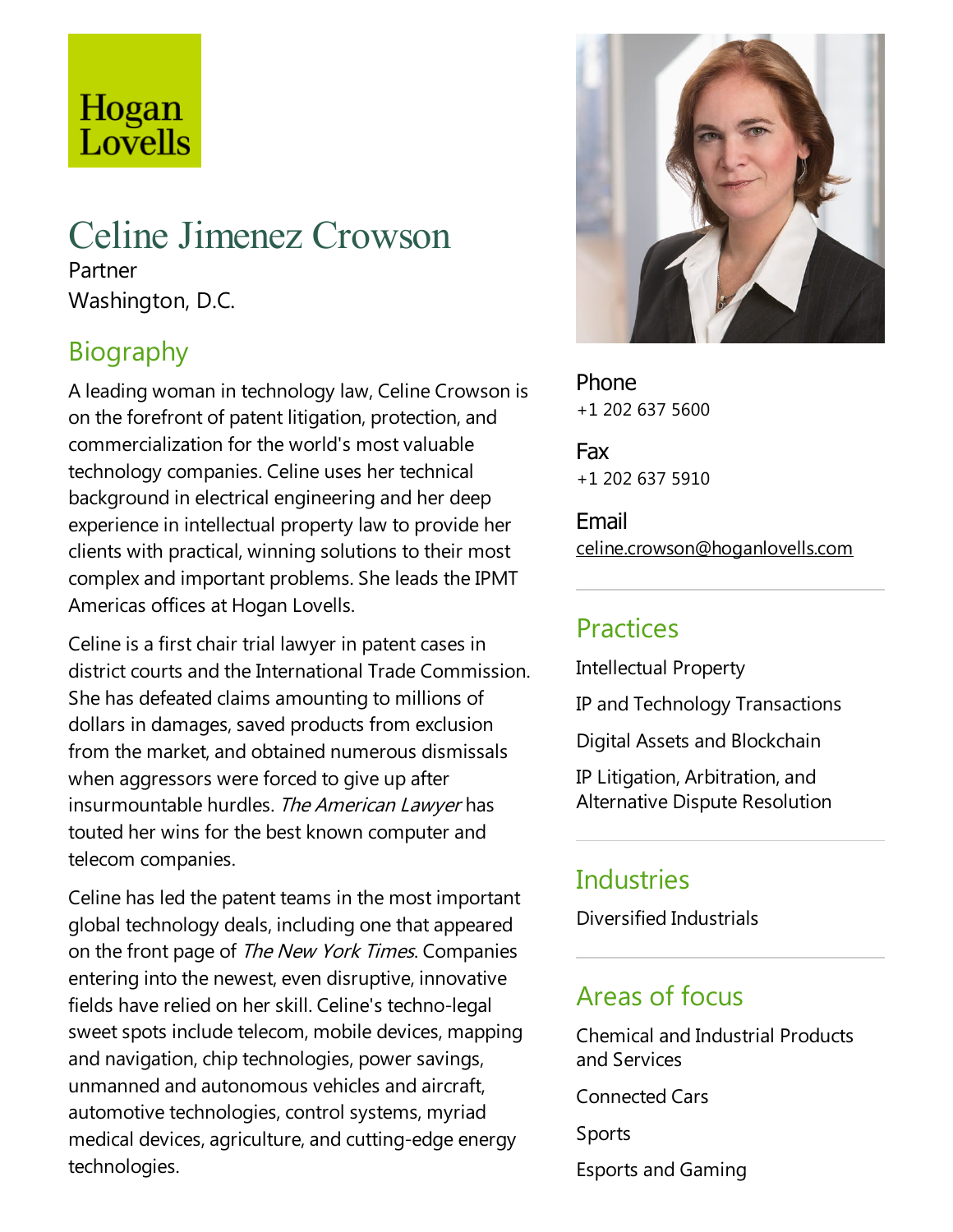Celine is also at the forefront of U.S. Patent and Trademark Office (USPTO) patent challenge practice. She has been involved in numerous Inter Partes Review proceedings,all of which resulted in creating favorable outcomes for her clients in their patent disputes. Celine is handling the first ever instituted Post Grant Review proceeding at the USPTO.

Celine is on the board of the Ronald McDonald House Charities, is afrequent guest lecturer at Georgetown Law School's Class in Entrepreneurship, and an active alumna of Duke University's engineering school.

### Representative experience

Lead counsel for Mercedes Benz in multiple patent infringement litigations in district courts and the ITC accusing auto, nav., and media technologies.

Lead counsel for Google, LG and Toshiba in International Trade Commission proceeding filed by Straight Path accusing YouTube and Google Hangouts.

Lead counsel for one of the world's mostvaluable telecom and computing companies in patent litigations, including wins in district court and the ITC.

Led patent deal team in one of the most important technology deals of 2015, when major automakers bought Nokia's mapping and navigation business.

Lead counsel for firstever instituted Post Grant Review proceeding at USPTO, on behalf of patent owner in the cattle industry.

Lead counsel for Covidien/Nellcor in patent infringement action and reexamination brought in connection with client's cerebral oximetry device.

Led IP team in deal for Exelon involving investment in advanced cutting edge power technologies.

Lead patent lawyer for major citrus processor in licensing and  $R \& D$  efforts in the citrus industry.

# Awards and rankings

Patent Star - District of Columbia, Managing

# Education and admissions

### Education

J.D., Georgetown University Law Center, 1990

B.S.Electrical Engineering, Duke University, cum laude, Eta Kappa Nu, 1987

#### **Memberships**

Member, American Intellectual Property Law Association

Member, District of Columbia Bar Association

Member, Federal Circuit Bar Association

Member, Institute of Electrical and Electronics Engineers

Member, Intellectual Property Owners Association

Member, Litigation Section and Patent, Trademark and Copyright Law Section, American Bar Association

Member, Maryland Bar Association

#### Bar admissions and qualifications

District of Columbia

Maryland

U.S. Patent and Trademark Office

# **Court admissions**

U.S. Court of Appeals, Federal Circuit